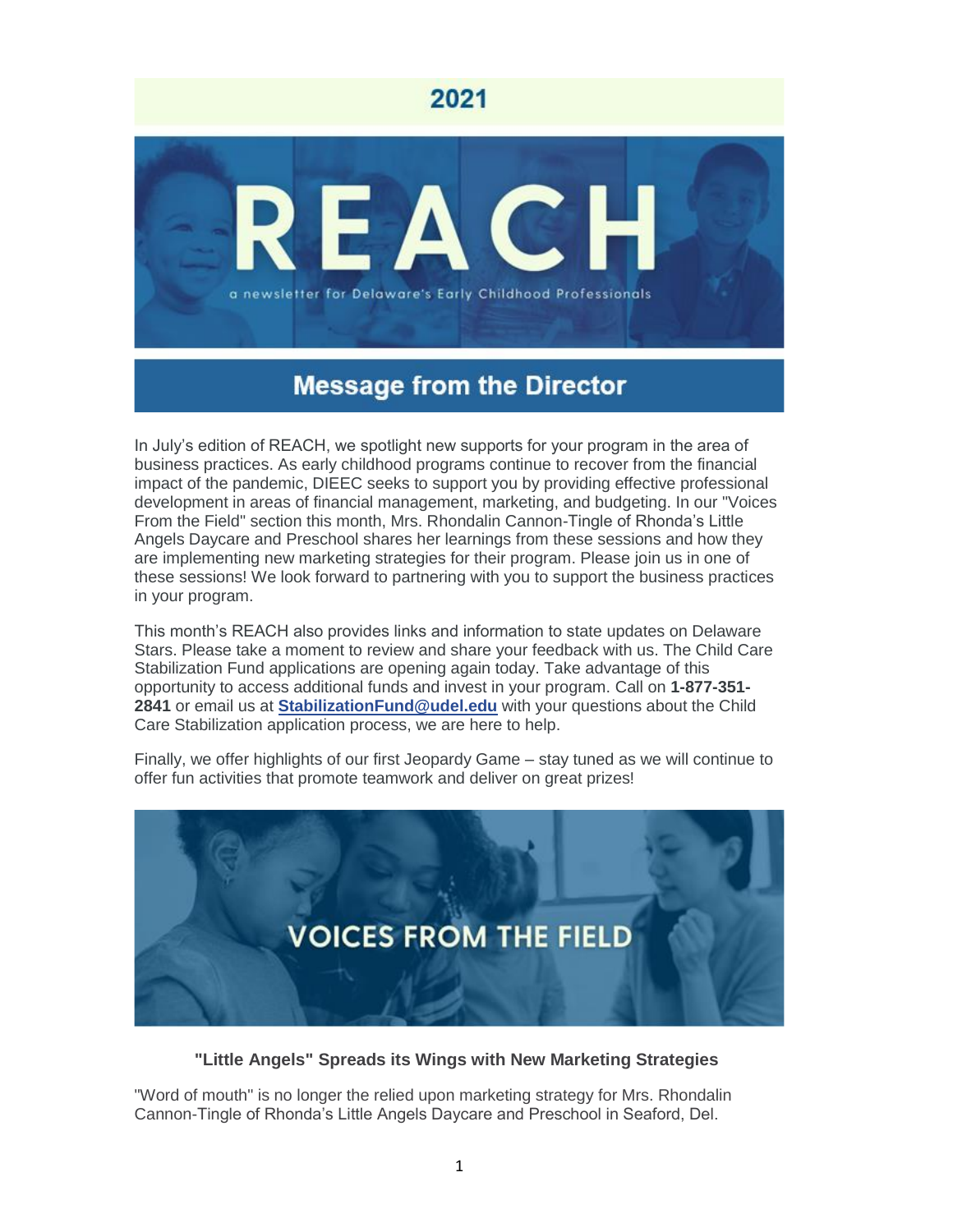Miss Rhonda recently participated in the professional development "Strengthening Business Practices: Marketing Your Program for Family Child Care Provider." As a result, she has embraced both internal and external marketing for her program and is getting positive results.

"I have been doing internal business marketing for over 25 years (word of mouth)," said Miss Rhonda. "I learned a few things from the business marketing workshop. They taught us about the features and benefits of marketing our programs. I learned about the difference between internal and external marketing. And that every successful business should have some combination of internal and external marketing in place to be extremely profitable and successful!"

Rhonda took what she learned and put it into action. Her plan included developing a new logo, business card and Facebook page. "I used a free online design platform to get my logo just right," said Miss Rhonda. "I wanted to make sure it reflected my program with the children front and center."

Her marketing strategies are already having an impact. Since her Facebook page went live about a month ago, it has 200 followers with many recommendations like this post:

*"Mrs. Ronda is an amazing educator for our youth. She lays the foundation for "our little angels' to learn and sets the trajectory for long-lasting educational success regarding our students for yours to come. I highly recommend her preschool."*

Her students wear t-shirts with the logo as another way to publicize her program. These marketing strategies are working together to keep Miss Rhonda's program top of mind for families in the Seaford ears. She now has 46 children on her waiting list.

"I would recommend for ALL professional child care programs take this class" concludes Miss Rhonda. "It was extremely beneficial to my program and gave me so many different marketing strategies and ideas! It was a fun and interesting workshop.

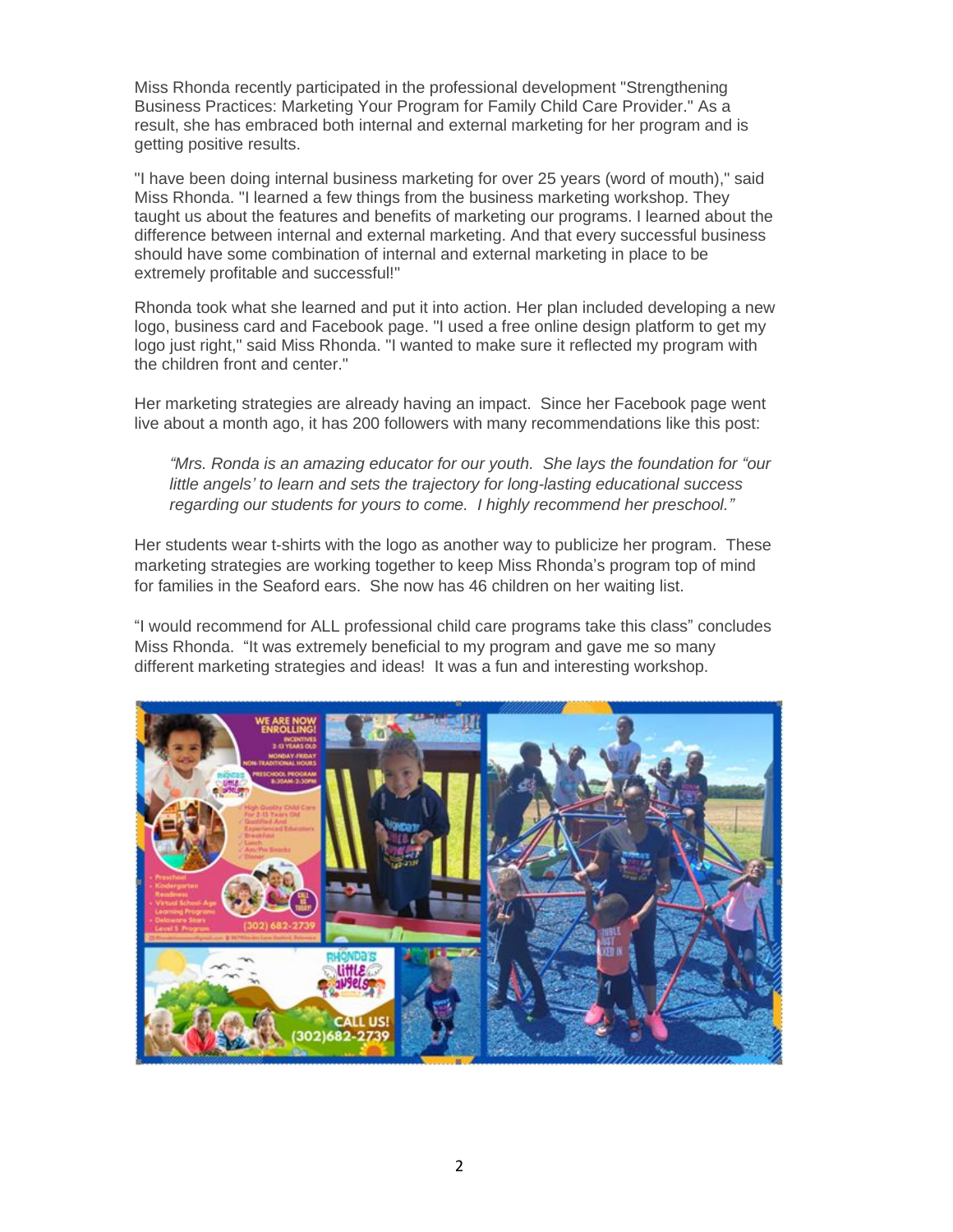

## **COVID-19 Survey Deadline Extended**

Last month we sent out a statewide survey to administrators, teachers, and family child care providers in Delaware to understand how they've been affected by COVID-19. In order to get a better sense of how programs have been affected, we've now extended our survey deadline. Be on the lookout for an email from Jessica Francis with a link to our survey, which will arrive tomorrow, Tuesday, July 13th. Our new survey deadline is **July 23rd.**

## **Stabilization Grant Update**

If you are a licensed early childhood education program, you are eligible to receive direct sub-grants from the Delaware Early Education and Child Care Stabilization Fund. The goal of these grants is to help early childhood professionals with the expenses incurred because of COVID -19.

Since mid-May, there have been more than 450 applications for sub-grants for program expenses in the following categories:

- Personnel costs, benefits, premium pay, recruitment, and retention;
- Rent or mortgage payments, utilities, facilities maintenance, and improvements, or insurance;
- Personal Protective Equipment (PPE), cleaning and sanitation supplies and services, or training and professional development related to health and safety practices;
- Purchases of or updates to equipment and supplies to respond to COVID-19;
- Goods and services necessary to maintain or resume childcare services, and,
- Mental health supports for children and employees.

Here are **[examples](https://r20.rs6.net/tn.jsp?f=001ICrMymEiquBQ9dBXF2bVcJytGlNnCLGlkduE0grwF54xl2HzLszL6ScSmtkGr2eWzIkjoMSiLN8wFAHWI1vU10aOSjrMGWeGr-svLrZVrOp2jKDF7C0rbXVDHpm4ZvQoPiZpl6Px2IhKD3Ty2Cd0_nZpBAu2OBWlDdpCMpMNkNa3CAUqffQ4DyksaaZ3KR5H76Ii6IZi_EI=&c=&ch=)** of how funds can be used in these categories.

The second application round opens today, July 12. If you feel a little overwhelmed about the application process or unsure what's covered, please reach out to one of our Stabilization Fund Technical Assistants at **1-877-351-2841 or email at [StabilizationFund@udel.edu.](mailto:StabilizationFund@udel.edu)** In addition, check out the **[Stabilization Fund Landing](https://r20.rs6.net/tn.jsp?f=001ICrMymEiquBQ9dBXF2bVcJytGlNnCLGlkduE0grwF54xl2HzLszL6QqtyUr2z6EN_834WFmn5EjyZpF0qUlzL_tTONRjJxOs4ZNpGo9Clxj8yWkxkTCGq0PJ3-4GHn5xYTzUsuPiDAFtyodqFVrjjIDIwmYXdcDi-cLL2rqNuQhC7gH8Hq2cii09EvsDYmVlmrsNb9_ZRwGu5D0m6hM0eW8640TYjIlAeuyZR9K8PVVaK0fvgYLYXA==&c=&ch=)  [Page](https://r20.rs6.net/tn.jsp?f=001ICrMymEiquBQ9dBXF2bVcJytGlNnCLGlkduE0grwF54xl2HzLszL6QqtyUr2z6EN_834WFmn5EjyZpF0qUlzL_tTONRjJxOs4ZNpGo9Clxj8yWkxkTCGq0PJ3-4GHn5xYTzUsuPiDAFtyodqFVrjjIDIwmYXdcDi-cLL2rqNuQhC7gH8Hq2cii09EvsDYmVlmrsNb9_ZRwGu5D0m6hM0eW8640TYjIlAeuyZR9K8PVVaK0fvgYLYXA==&c=&ch=)** that includes FAQs and a video tutorial on how to apply.

Don't miss out on this opportunity to get your program the resources it needs to operate efficiently.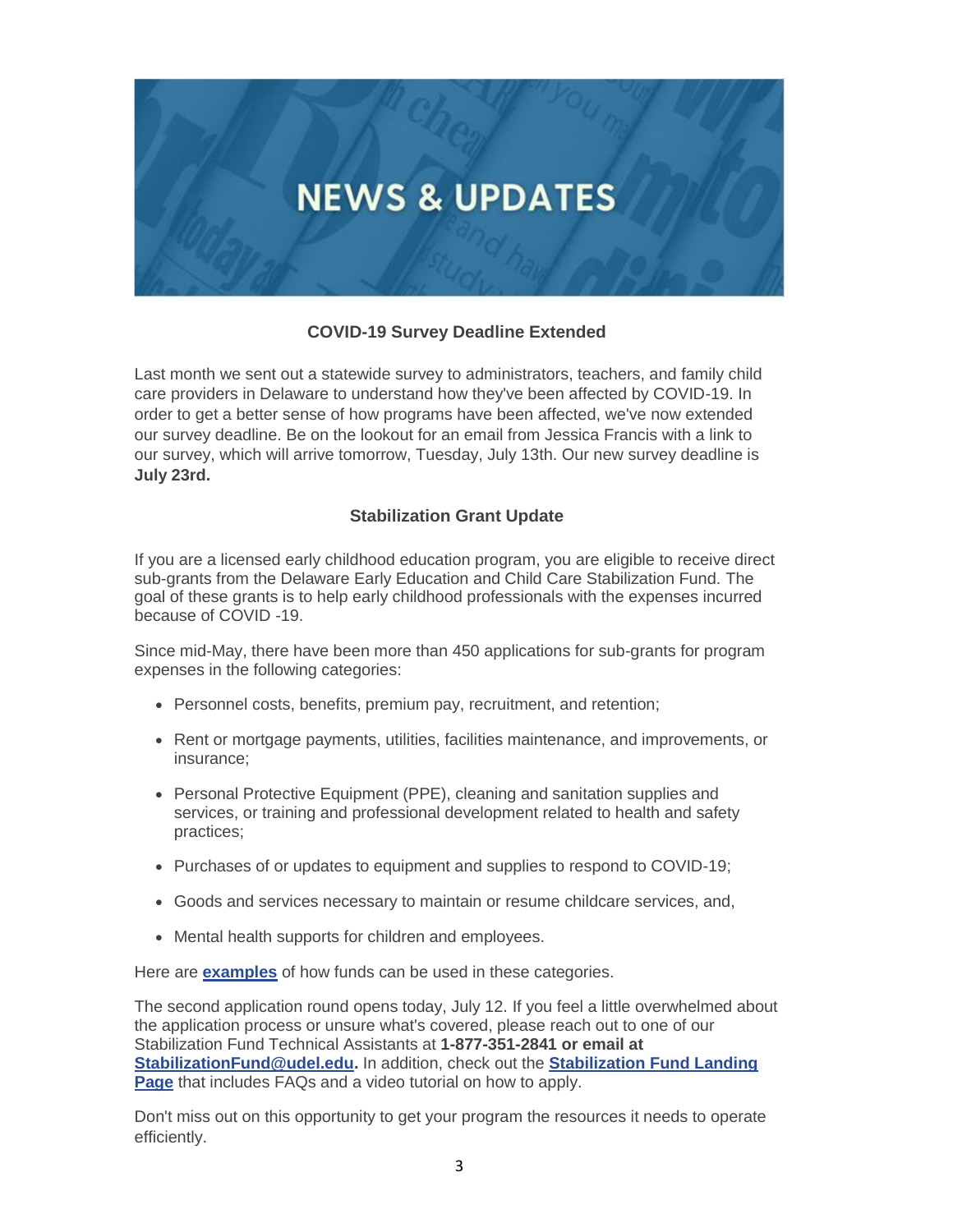

More work is ahead during the summer months as Delaware continues to move toward a revised Delaware Stars. Recently, the state updated the timeline and provided an overview of key changes for the proposed model.

Here are the phases through the fall:

- Define what/how quality information is collected;
- Develop the process for providers to design and implement their Quality Improvement Plans, and
- Determine how quality supports (including funding and technical assistance) are distributed.

Between each phase, there will be an opportunity for you to provide your input. Keep an eye out for emails asking for your participation. And, you can always ask questions and comment by going to the QRIS landing page.

Finally, as a reminder, programs will continue to receive tiered reimbursement payments through July 1, 2023.



#### <https://www.delawarestars.udel.edu/qris-revision-update/>

Thanks to all the early childhood programs that participated in the first-ever Jeopardy Game hosted by DIEEC. We had four programs that tested their knowledge across different categories to win a bundle of resource books pictured below. Stay tuned for more details for our next game happening sometime this summer. It's an excellent opportunity to build teamwork, connect with other early childhood professionals, and have fun.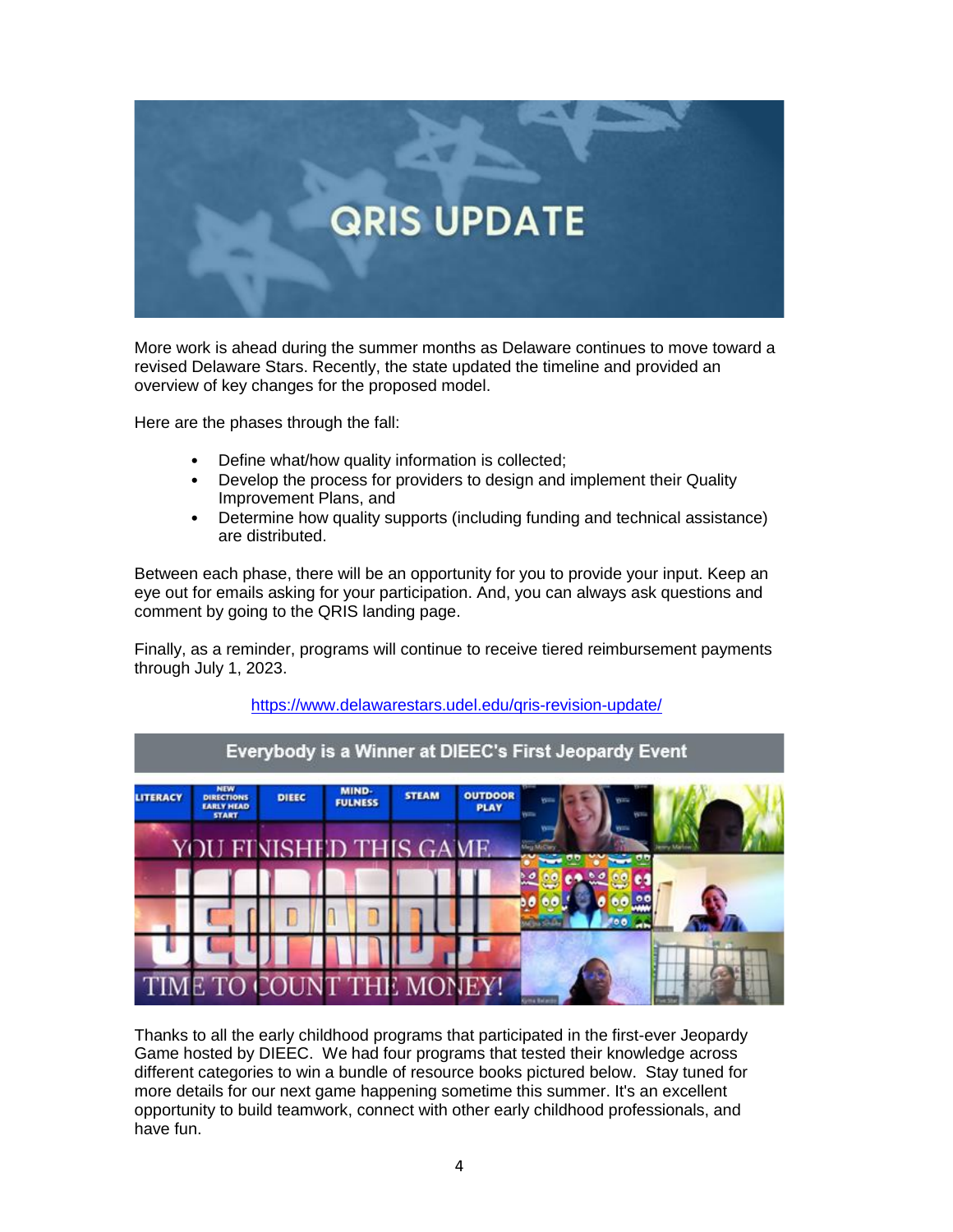



"Strengthening Business Practices: Fiscal Management" Equals Quality

Take a look at this video where Val Renshaw, DIEEC technical assistant and administrative coach overviews "Strengthening Business Practice: Fiscal Management." She points out that strong business practices translate to a strong business which ultimately leads to positive outcomes for children.

Participating in this training is especially helpful when applying for sub-grants from the Stabilization Fund. It can help you plan and think about investments that will help sustain your business.



<https://www.youtube.com/watch?v=cFi1mcpba9s>

[Register Here](https://dieecpd.org/registry/calendar) <https://dieecpd.org/registry/calendar>